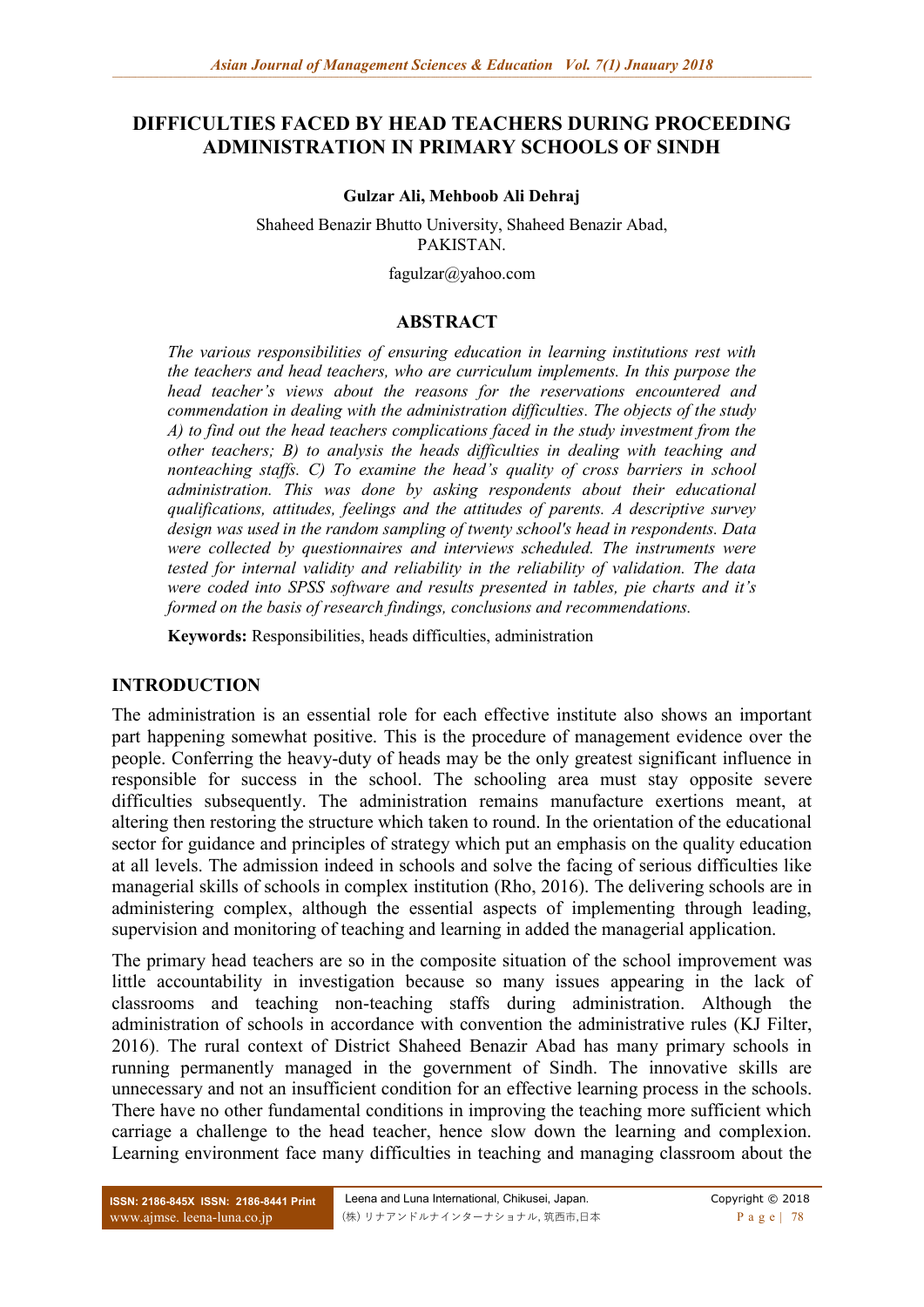lack of many resources. In this situation the annual results in minimal exposure to the challenges in administration progress of students (AJ Rosser, 2016).

Mix language learning of students is given in the learning requires a lot of exposure as postulated by the teacher is left with the individual burden of helping learners develop competence in misunderstand lesson on the shortage of the special language teachers in learning improvement of students. Ideally, mother tongue ought to be used to reinforce instruction as recommended by the policy through the curriculum wing (Rahim, 2014). However, the reality in easily learning of students is not continued from the used by an unskilled language teacher as a medium of instruction. This creates nervousness and stands ineffective of classroom participation from the students. This is because learners are not given the chance to learn from except their own familiar home language not accurate used with a curriculum and pedagogy that recognizes their environmental cultural setting.

A case in point is the comprehension passage of the book in the early classes' text books which has used in the learning expensing and expressions gave the lower information in the early age of the learner. This expression makes the difficult for learners to relate no experience learning improvement in the context. Therefore, the use of textbooks is such expression in the typical indifference of learners' in homely experience which will more often than not constrain learning. The learners' undesirable approach toward attitudes a great barrier for real instruction (Jackson, 2014).

This negative state of mind continues from the way that students have restricted skill in the language, along these appearances, keeping them from currently taking an interest in classroom exercises. Given that is either a student, the vast majority of them experience issues in appreciating its tough structures? This insignificant student interest can be connected to the students' negative formal of mind toward the subject which in the long run prompts critical levels of under performance in the mixture languages (Obebe, 2017). Hence, the grade teacher in my setting encounters to enable students to accomplish the normal capability. It is just when this state of mind is changed that significant learning will happen. In spite of the fact that the educational modules are intended to be secured and teachers are underweight from the locale training officers to finish it on correction (UNESCO, 2015). This suggests the students are essentially in a tight spot since teachers need to utilize a quick pace to meet the foreordained curricular timetables which in the long run hinder successful classroom prepares.

The performance of free essential teaching saw an overflow of students in the class wise schools in this manner expanding in the measure. The difficulties of taking care of huge classes serious by the strong lack of instructors put a pressure on the teachers' capacity to give quality dialect work to the students on the grounds that the teacher-student proportion isn't relative. In addition, the approach requests of comprehensive learning represent a test in the officially developed classrooms since it deals singular consideration in view of the classified needs of the students' teachers' workload (Arslan, Recent Developments in , 2017). There is restricted access to assets attributed to the considerable utilizations, key among them are reading the material.

There recognize the way that the student/reading material proportion is a critical measure of powerful showing since understudies actively depend on course books. Hence, in an obliged course book condition, it is troublesome for a teacher to actualize compelling practices. Other related compelled assets incorporate packed were risky situations, ineffectively discussed classrooms, water and sanitation offices which are neither strong of the student nor the educators along these lines delaying powerful initiating (Maroliya, 2012). Representation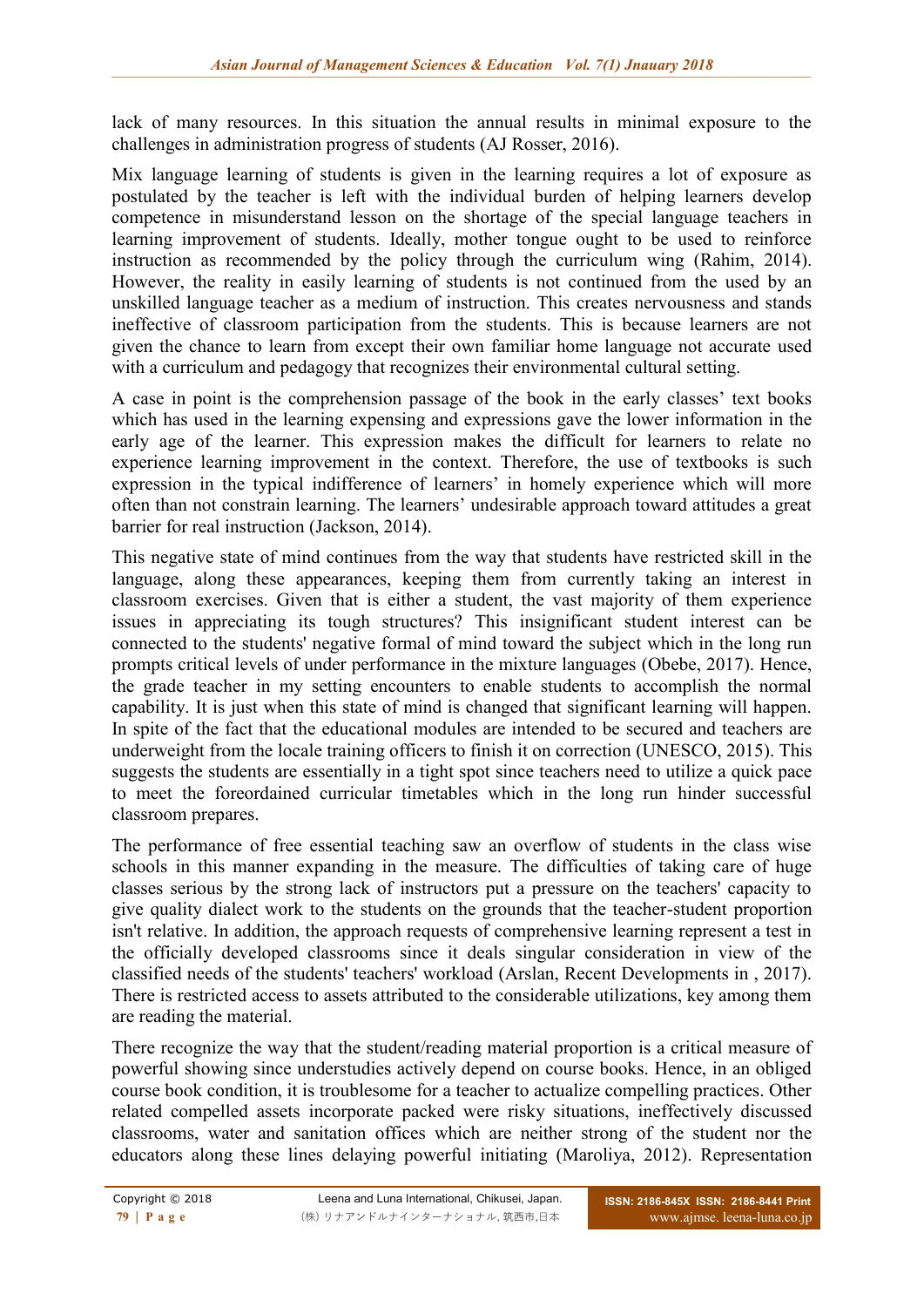from a later report by doubtful that students who are financially impeded face critical results on learning. This incorporates absence from school in view of the nonappearance of school provisions, dealing with the kindly as guardians search for sustenance and although doing small pays to complement on the family pay. Adding to this is the insignificant parental contribution in children's learning brings up that most guards from delayed financial conditions are confused with the difficulties of attempting to make a wearing clothes living, generally ruling out supporting their students at home. In light of these conditions, viable educating of students from such setting can be very trying for the teachers (Gitau, 2017).

At long last, in my exclusive situation, there is a sign of the basic negative and usual tough relations of get-up-and-go. The teachers and guardians see all the ability to be assigned to the school (Feduc.2017). For example, in the classroom setting, control is communicated in the sitting ready strategy where all students' suit challenging the teacher who remains outward appearances, opinion area, and teachers' particular consideration regarding a few students forgetting others checks possible learning. Otherwise, it is important that students are very intelligent to their representation in this way as follow-ups, verbal feedback of students reduces their confidence and certainty level, influencing them to feel negative about themselves since they lose the fearlessness to experiment with new things. Moreover, particular teacher consideration makes feelings of separation and because of all these overall conditions in the class, students determine school not an exciting promotion to be so clarifying reasons why a few children leave home yet don't achieve scale. Unfortunately, this conduct is profoundly established in the instructing framework that teachers appear to be unconscious of its effect on teaching and learning process and lose the organization of the schools and classroom administration (Hey, 2017).

# **REVIEW OF LITERARTURE**

# **Primary head teacher's administration's approach**

The head teacher is in charge of general administration control in support measures in school and in the determination of instruction (Act, 1968). The responsibility for all occurs in a school situation of over group of educators and understudies. It would appear that for direction and bear and assumes the position of authority of controlling towards the acknowledgment of instructive objectives. This accentuates the significance whom notes as the cornerstone in each of school organization and controlling as a wheel in his/her hand (Detta, 2014). This involves an extremely noteworthy office in any instructive framework be proficient and needs among different determines, vitality, vision, as individual and expert skill.

# **Administration understudies and instructive task**

This looks like at the understudy workforce involving the undertaking of us; guaranteeing the directions occur in dealing with understudies' interests and rights; bookkeeping of the understudies; giving wellbeing; direction and advising administrations, giving vocation direction and distinguishing proof of understudies singular issues in dealing with them (Worth, 2014).

#### **Head teachers training and implementation managerial task**

This an important for heads headship skills and administration organization. Because the head teachers are also a main power of the management task organized the teachers' students teaching and learning improvement. The head teacher is the organizer of the study improvement and quality education through their administration skills. He/she high authority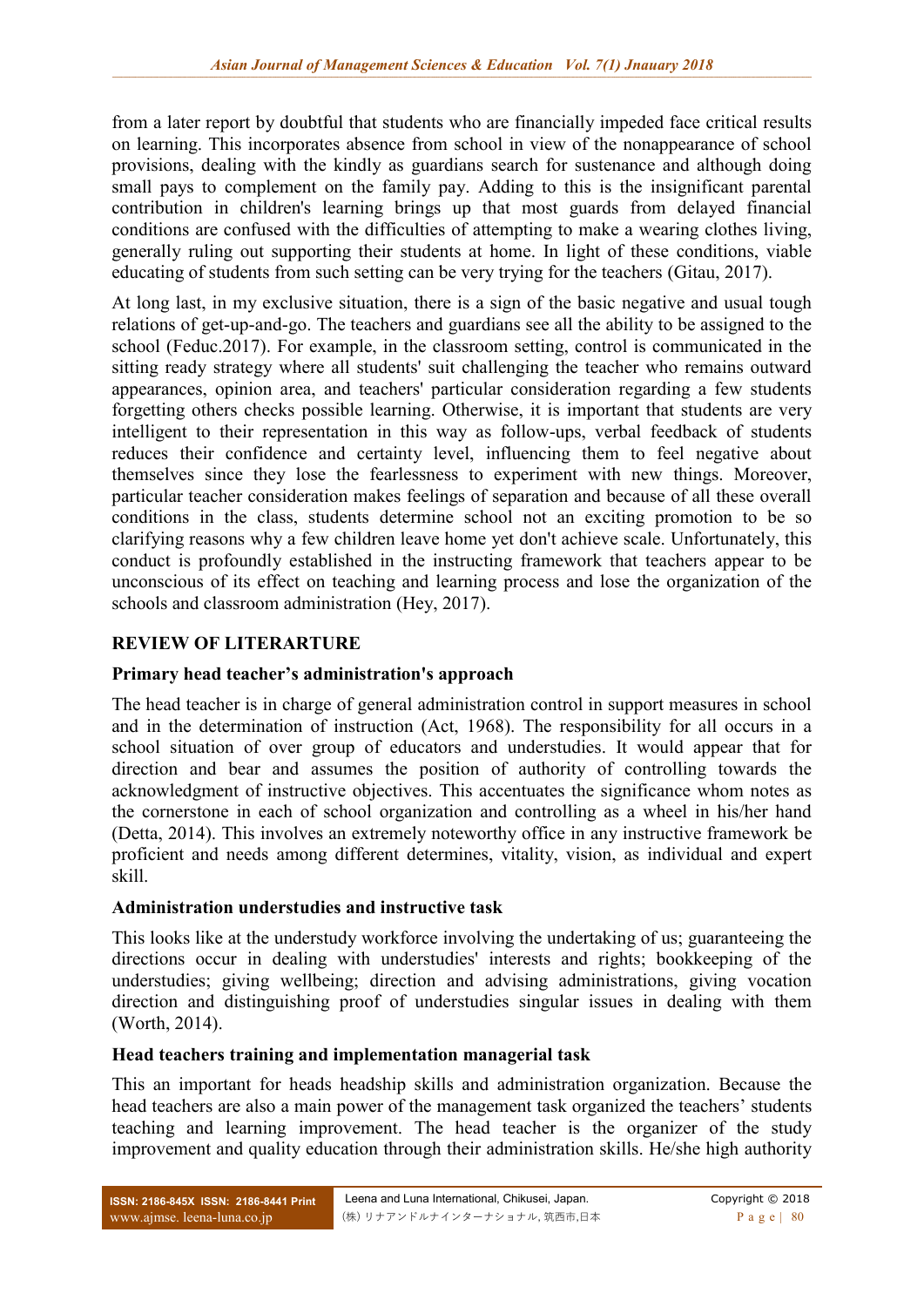in their school environment and presidential working and main power and central performer to successful management of educational institution. Their appointment, especially upper grade from the other teachers or upgrade in his/her seniority and academic qualified than others and highly mastered in all academic grades. There has special training of other teacher assistant teachers managing for administering aspects of educational institution for proper training on the performance of school administration and management of students include the managerial task. The head also critical role in appropriate academic qualifications, experience, ability, and competence. This initiative levels is also undertaking training how to treat the staff, students and parents with clients in face to face basis a usually teaching learning and parental environment of school base institution. There implies that the head's training of educational administrators (NGITHI, 2013).

This shows with respect to the requirement for preparing, educational administration in Sindh as a saw in profession of the sequence, the useful administration is reasonably young-looking on the expert teachers for quite a while dealt with their teaching framework. Be that as it may, there have especially depended by the instructive foundation and the activity master out of which anticipated that would get learning, abilities, and states of mind expected to oversee instructive frameworks viably and productively. The accessible proof shows of the organization that it if the absence of formal or another preparing in administrative abilities which has been generally in charge of the huge arrangement of improvidence saw in the execution of many informative frameworks in the region, Shaheed Benazir Abad". This watches preparing of instructive supervisors is basic for the compelling and effective organization of schools reexamine the knowledge of naming school overseers on the premise of their showing background and an organization. In this affirms financial changes and new needs inside the Sindh area of Pakistan has in addition to other things made training more perplexing. Thus, the administration of instructive foundations requests refined abilities to direct the schools successfully and productively (Santoso, 2014).

# **RESEARCH OBJECTIVES**

- 1. To investigate the head teachers view about the reasons for the worries encountered and recommendation in dealing with the difficulties.
- 2. To find out the head teachers complications faced in the study investment from the other teachers;
- 3. To analysis the heads difficulties in dealing with teaching and nonteaching staffs.
- 4. To examine the head's quality of cross barriers in school administration.

# **RESEARCH QUESTIONS**

- 1. What are the head teachers view about the reasons for the worries encountered and recommendation in dealing with the difficulties?
- 2. What are the head teachers complications faced in the study investment from the other teachers?
- 3. Which difficulties are heads in dealing with teaching and nonteaching staffs?
- 4. What are the head's quality of cross barriers in school administration?

# **METHODOLOGY**

# **Research Design**

The study used descriptive in survey design because it is concerned with collecting information the status of research population and variety of difficulties of head teachers in managerial and administrative proceedings aspects in selected the close ended questionnaires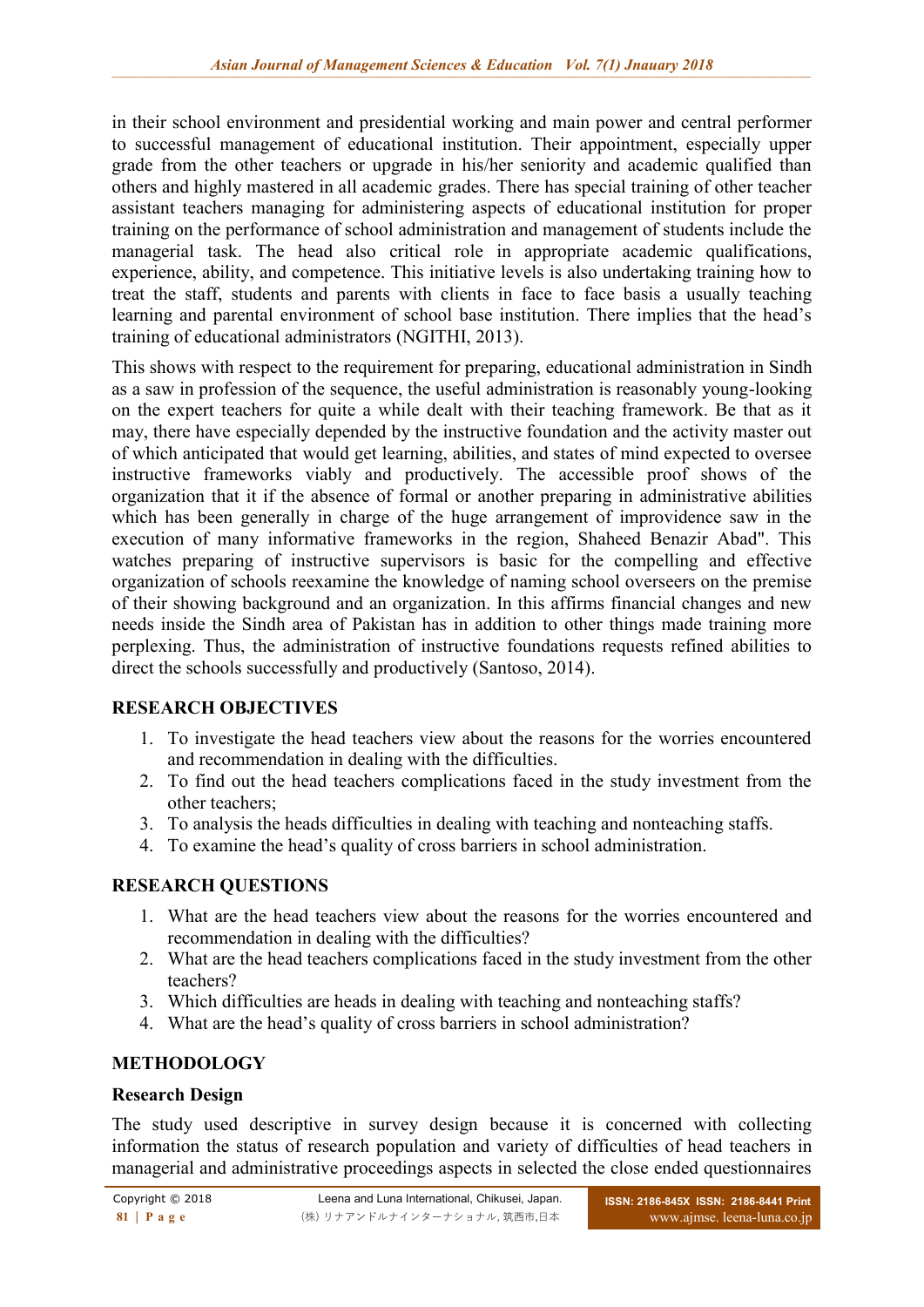for data collection. The methods of valuation must be constructed on the requirements of the research. The researcher is used to describe the survey method whose characteristics will be concerned with information generally obtained by close ended questionnaires data collection. According to (Ndungu, 2017) situations that the ordering a questionnaire to a sample of respondents. Designated the 20 primary school's head teacher respondents for data collection and analyzed with SPSS software. This observes that the survey studies are conducted to determine and report the difficulties faced by primary school head teacher in administrative proceedings in rural contexts of District Benazir Abad.

#### **Population**

The target 20 head teachers for population comprised who is the administrative proceeding in primary schools of District Shaheed Benazir Abad.

#### **Sample and Sampling**

This sampling used for selected population of primary school head teachers in rural contexts of Shaheed Benazir Abad District respectively on the sample of 20 heads for respondents was considered to be suitable demonstration of the defendants. The investigation used to simplify sufficient to be particular terms expenses of data analysis. The themes and other necessary details of the school/head teachers in the division were obtained from the area education office. All the selected head teachers of the sample schools were included in the study and simplified.

# **DATA ANALYSIS AND INTERPRETATION**

The complete questionnaire was appropriately of fully responding to incase used the available responses to analyze data and initially sought information on various administrative proceeding aspects of respondents' on difficulties in the academic administration profession. In this study, testing the suitable responding the answers for regarding difficulties faced by head teachers administrative proceedings in rural contexts of District Benazir Abad. The data were then interpreted through SPSS software for frequency and percentage. The data obtained was organized and then analyzed descriptively using coupled methods to refer a systematic description of the objectives and with which certain themes would have been used to comprise the sample. The results frequency which in idea appeared was understood a measure of standing, consideration by ratios and regularities taken.

# **FINDINGS AND DISCUSSION**

The study was influenced by increased concern the rural context, primary school head teachers of Shaheed Benazir Abad District. During their headship had many difficulties in proceeding administratively in the school environment and confused facilitation for students, classroom completion, teaching and non-teaching staff in complete study managed. The study sought to establish the following study objectives; to investigate the head teachers view about the reasons for the worries encountered and recommendation in dealing with the difficulties; to find out the regular teachers complications faced in the study investment; to find out the heads difficulties in dealing with teaching and nonteaching staffs; To find out the head's quality of cross difficulties in school administration. Twenty head teachers are sample for population in rural context. There was randomly stratified selected for the study.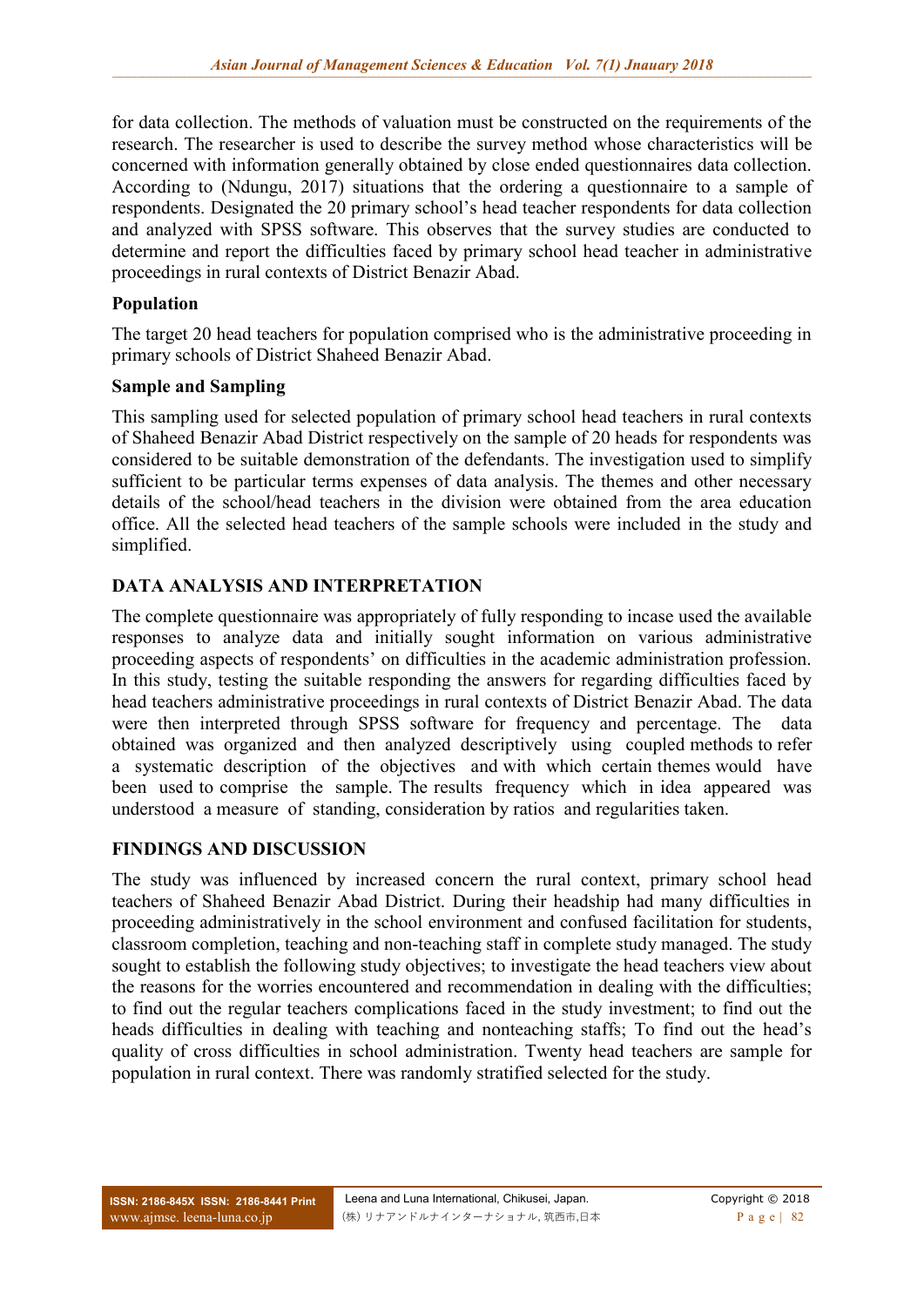| S. No.         | <b>Items</b>                                                                                                             | <b>Yes</b> | N <sub>0</sub> | Undecided      | Percentage |
|----------------|--------------------------------------------------------------------------------------------------------------------------|------------|----------------|----------------|------------|
| 1              | Incomplete Teaching/non-teaching staffs for<br>study investment                                                          | 17         | $\overline{2}$ | 1              | 85 %       |
| $\overline{2}$ | Incomplete the teaching aids for learning<br>students                                                                    | 15         | $\overline{3}$ | $\overline{2}$ | 75 %       |
| 3              | Incomplete classrooms and furniture for study<br>control unavailable ground and compound wall<br>for control arrangement | 13         | $\overline{2}$ | 5              | 65 %       |
| $\overline{4}$ | Due to upper class students, teaching control<br>on the lack of teaching staff.                                          | 16         | 3              | 1              | 80 %       |
| 5              | Classes are conducted under shelter less due to<br>lack of rooms                                                         | 17         | $\mathbf{1}$   | $\overline{2}$ | 85 %       |
| 6              | Students clean their classes themselves due to<br>non-availability of sweeper                                            | 15         | $\overline{2}$ | 3              | 75 %       |
| $\tau$         | Same time control classes and administration<br>makes difficulties and management issues                                 | 14         | $\overline{4}$ | $\overline{2}$ | 70 %       |
| 8              | Non quality investment study of students<br>modern education and resources                                               | 18         | 1              | 1              | 90 %       |
| 9              | enrollments<br>large<br>of<br>students'<br>Due<br>to<br>uncontrolled study environment                                   | 18         | 1              | 1              | 90 %       |
| 10             | Late of students to appear in classrooms for<br>away their homes to school                                               | 13         | $\overline{3}$ | 4              | $65\%$     |
| 11             | Non-availability<br>Over<br>crowed<br>the<br>of<br>classrooms for separate grade study discipline                        | 17         | $\mathbf{1}$   | $\overline{2}$ | 85 %       |
| 12             | Non availability of pure drinking water for<br>drinking school staffs and students                                       | 15         | $\overline{2}$ | 3              | 75 %       |
| 13             | Develop capacity for effective and supportive<br>supervision of teachers in all schools                                  | 16         | $\overline{2}$ | $\overline{2}$ | 80 %       |

|  | Table 1. Headteachers views about the reasons for the worries encountered |  |  |  |  |  |
|--|---------------------------------------------------------------------------|--|--|--|--|--|
|--|---------------------------------------------------------------------------|--|--|--|--|--|

| <b>Items</b>            | Yes   | N <sub>0</sub> | <b>Undecided</b> | <b>Total</b> |
|-------------------------|-------|----------------|------------------|--------------|
|                         | 85%   | 10%            | $5\%$            | 100          |
| 2                       | 75%   | 15%            | 10%              | 100          |
| 3                       | 65%   | 10%            | 25%              | 100          |
| 4                       | 80%   | 15%            | $5\%$            | 100          |
| 5                       | 85%   | $5\%$          | 10%              | 100          |
| 6                       | 75%   | 10%            | 15%              | 100          |
| 7                       | 70%   | 20%            | 10%              | 100          |
| 8                       | 90%   | $5\%$          | $5\%$            | 100          |
| 9                       | 90%   | $5\%$          | $5\%$            | 100          |
| 10                      | 65%   | 15%            | 20%              | 100          |
| 11                      | 85%   | $5\%$          | 10%              | 100          |
| 12                      | 75%   | 10%            | 15%              | 100          |
| 13                      | 80%   | 10%            | 10%              | 100          |
| <b>Total Percentage</b> | 10.2% | 1.35%          | 1.45%            | 100%         |

#### **Table 2. Analysis of research questions and related items**

They were selected from (sampled) schools. Data collection was done using questionnaires with dichotomous items of (Yes, No and undecided). While data was analyzed using descriptive statistics with SPSS software in frequency and percentage. The study concluded the head teachers of Shaheed Benazir Abad were encountered and overcrowded with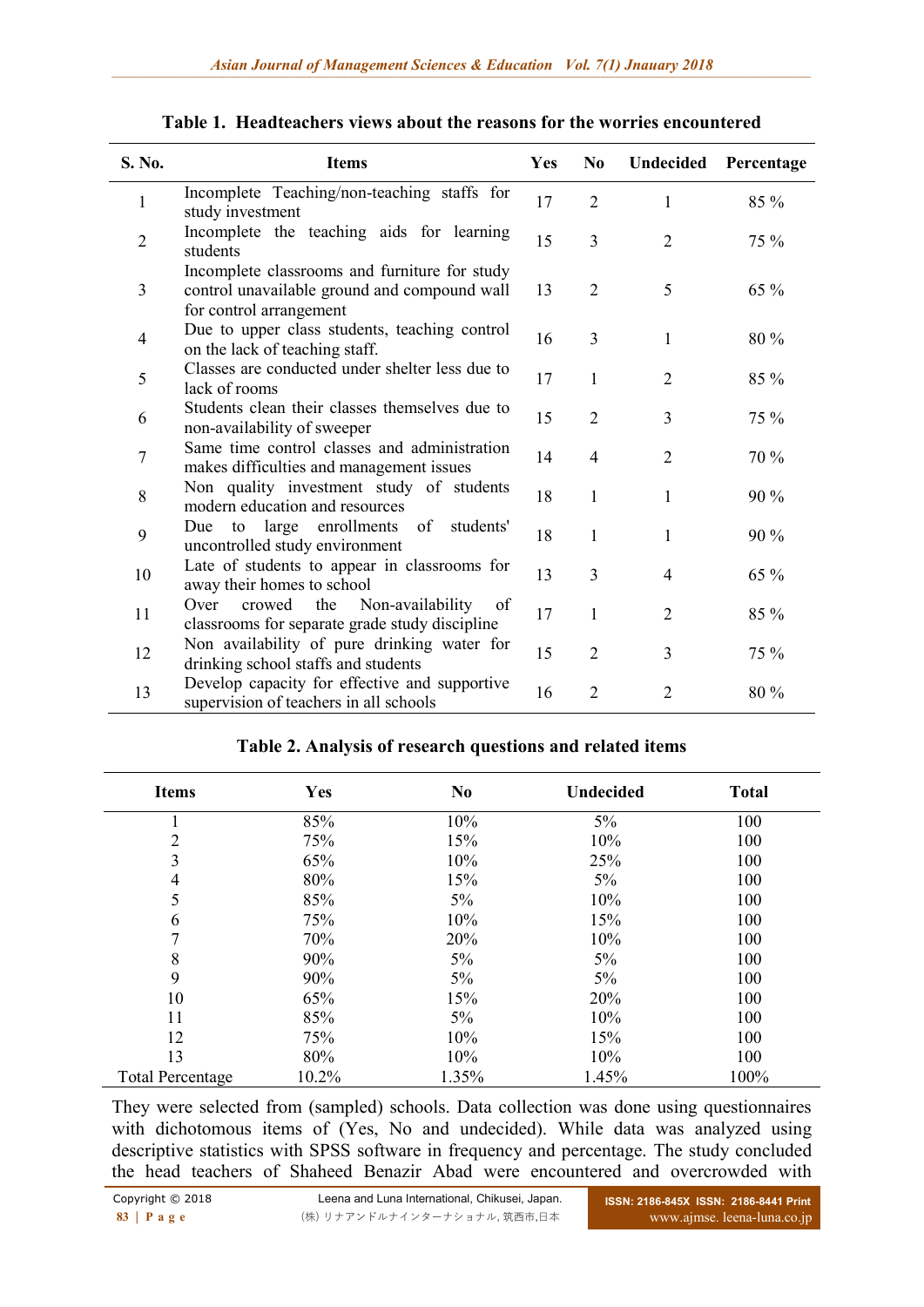difficulties faced in the school administration. The head teachers faced the challenges in administrative difficulties of the teaching and learning of students, which included lack of classrooms' with cooperation in the provision of parents' requirements for learning facilities lack of classroom usage of shelter less study for teaching, learning lack of teaching, nonteaching staffs. The examination suggests that the legislature should address the usage of school strategies like the arrangement of additionally showing staff, assembling more schools which are real challenges looked by elementary school head educator in managerial procedures in country settings of District Benazir Abad. At long last, the examination prescribes that the administration of Sindh should offer constant preparing, finish offices to the set out educators toward understudies' administration to stay up with the latest with aptitudes that will help them to run their schools adequately. The legislature ought to encourage all the elementary school with finish instructing, non-educating and additional classrooms for schools' organization and the school condition.

#### **CONCLUSIONS**

The study concluded that the head teachers were overcrowded in their administrative proceeding in a rural context of Shaheed Benazir Abad District. There had so many difficulties in student and classroom management. On the base of knowledge, there had shortage of classrooms, teaching non-teaching staffs, teaching resources for teaching, learning investment of students in proceeding of the administration. There had countless difficulties on inaccessible classrooms and teaching staff. Those complications are often merely makes issues in the approaches of stress in the rapidly expanding society. Most of the public schools were excess classrooms managed the five classes and two or three teachers were working on them. The high student ratio was seemed in the schools overcrowded classes were difficulties in study proceeding. Some schools had shelter-less classes for never easy in the studies. Textbooks were inadequate in the study and not once of teaching aids for further learning resources. The furniture was broken, inadequate in sitting off easy for students. The furniture was critical for students' learning management. From the findings, the children were reflected in negative attitudes towards the provision of resources. In the findings, the preceding administration was not enough from the head teachers, because they had countless difficulties in the study development and learning performance during school hours.

# **RECOMMENDATIONS**

The study recommendations on the difficulties faced school head teacher in administrative proceedings in rural context are as under:

- 1. The study recommends that the head teachers should fill facilitate on encroach the difficulties of the administration in rural context primary schools.
- 2. The government should address the complete facilitation of public primary schools' furniture, extra classroom and complete the teaching and non-teaching staffs for head's administration.
- 3. The government should offer a continuous study environment and modern facilitating classrooms in study control.
- 4. The rural context public primary schools should full protocol and facilitation from politicians.
- 5. The rural context public primary schools should facilitate in teaching aids, extra learning material of students, using A.V aids for classroom teaching and learning of students and electrolytes.